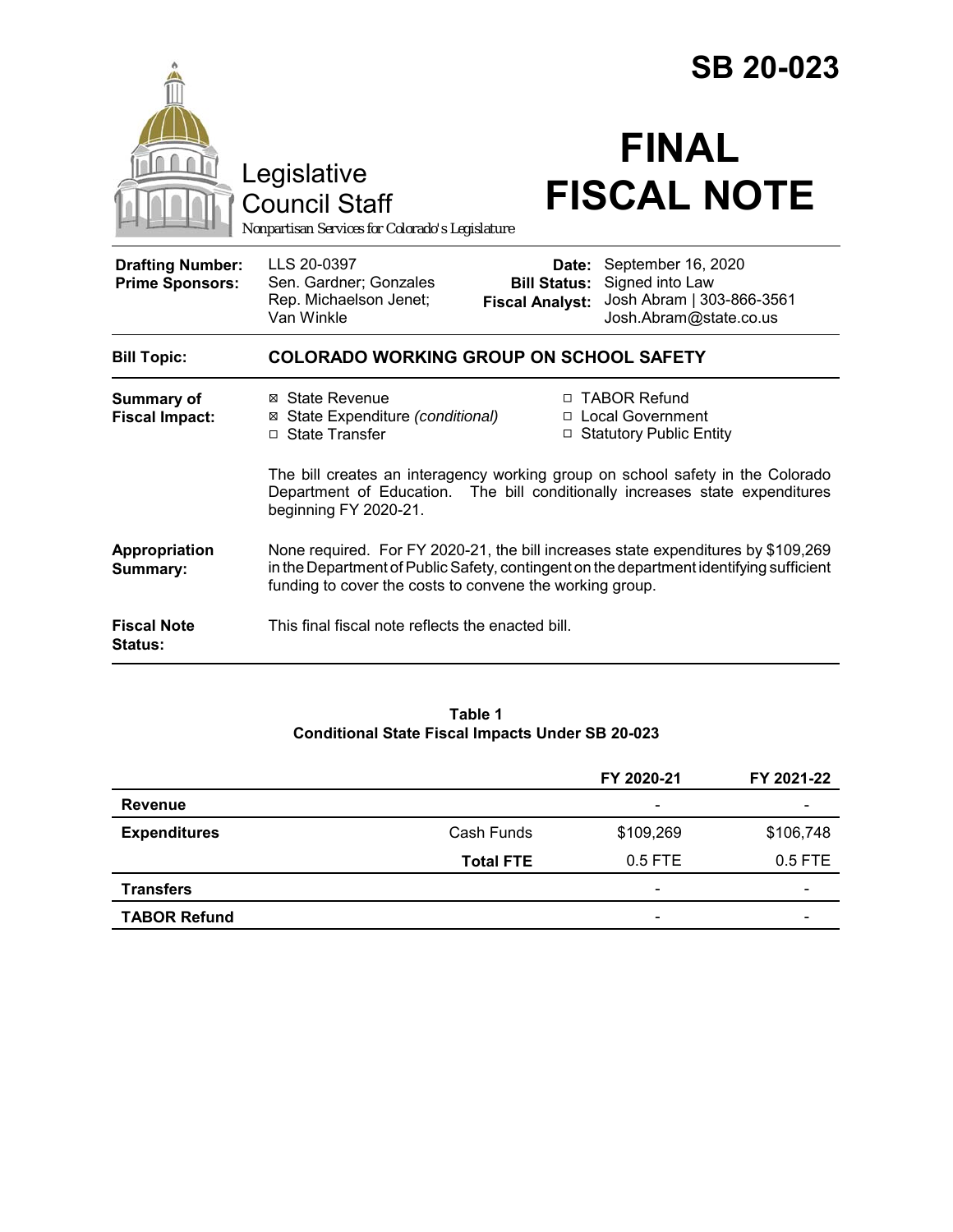September 16, 2020

## **Summary of Legislation**

This bill creates the 11-member Colorado Interagency Working Group on School Safety (working group) in the Department of Public Safety (DPS). The bill can only be implemented if the DPS identifies sufficient funding to cover the costs associated with the working group.

The working group, comprised of state and local agency officials, is tasked with increasing coordination of school safety programs across state government and reporting annually to the governor and the state legislature.

The working group includes representatives from the state departments of education, public safety, public health and environment, human services, and law, and local representatives from school districts and law enforcement. Members serve without compensation but those appointed by the Governor may be reimbursed for travel expenses. The working group is required to meet at least quarterly and may contract with a consultant to facilitate the working group's efforts to optimize and align effective school safety efforts. The General Assembly may appropriate money to the working group for a consultant if requested. The working group is required to study and implement recommendations of the 2019 Office of the State Auditor's report regarding school safety, among other required duties

The School Safety Resource Center in the DPS serves as the clearinghouse for all materials produced by the working group, and the Division of Criminal Justice in the DPS, in consultation with the Colorado Department of Education, is required to provide resources for data collection, research, analysis, and publication fo the working group's findings.

The bill creates a new cash fund and allows the DPS and the working group to accept gifts, grants, and private donations. The working group is repealed September 1, 202 $\frac{23}{3}$ , following a sunset review prepared by the Department of Regulatory Agencies.

### **State Revenue**

The bill permits the working group to accept gifts, grants, and private donations to the newly created Colorado Working Group on School Safety Cash Fund. No source or amount of private revenue has been identified at this time.

### **State Expenditures**

Contingent on the DPS identifying sufficient funding to cover the costs of the working group, the bill increases state expenditures by \$109,269 and 0.5 FTE in FY 2020-21, and by \$106,748 and 0.5 FTE in FY 2021-22 to the DPS. New expenditures are displayed in Table 2 and described below. The fiscal note assumes that the costs of the task force will be paid using existing appropriations or gifts, grants, and donations to the DPS, if either or both sources of funding are available for this purpose.